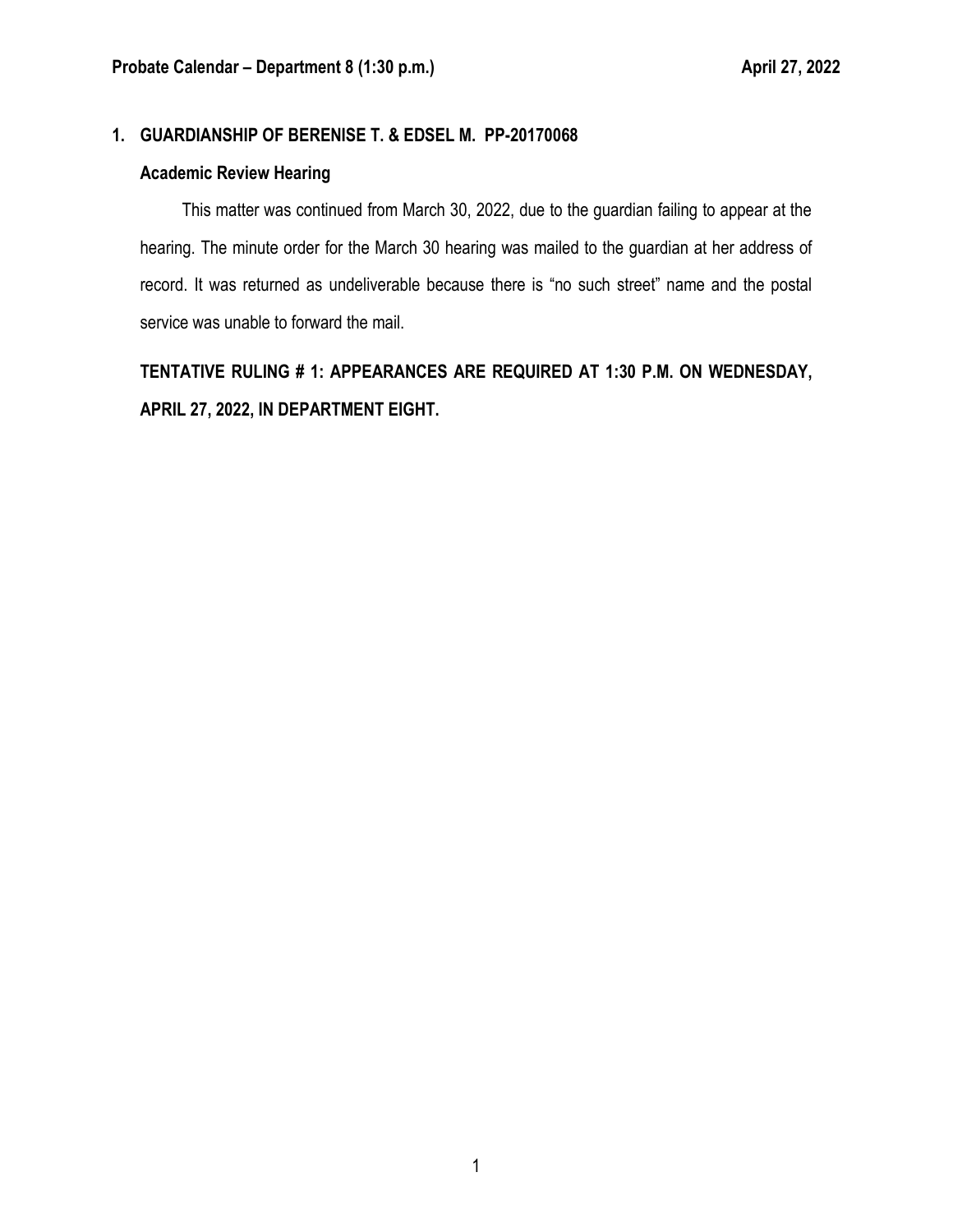# **2. GUARDIANSHIP OF DEVIN C. PP-20210012**

#### **Petition to Terminate Guardianship**

This matter was continued from March 23, 2022. On April 4, 2022, the ward's mother was served by mail at two different addresses with the guardians' request to terminate guardianship. That same day, the ward's sibling and maternal grandmother were also served by mail with the guardians' request. To date, there is still no proof of service of the request as to the ward's father. (Prob. Code §§ 1460(a) and (b)(5), 1510(c), and 1601.)

**TENTATIVE RULING # 2: APPEARANCES ARE REQUIRED AT 1:30 P.M. ON WEDNESDAY, APRIL 27, 2022, IN DEPARTMENT EIGHT.**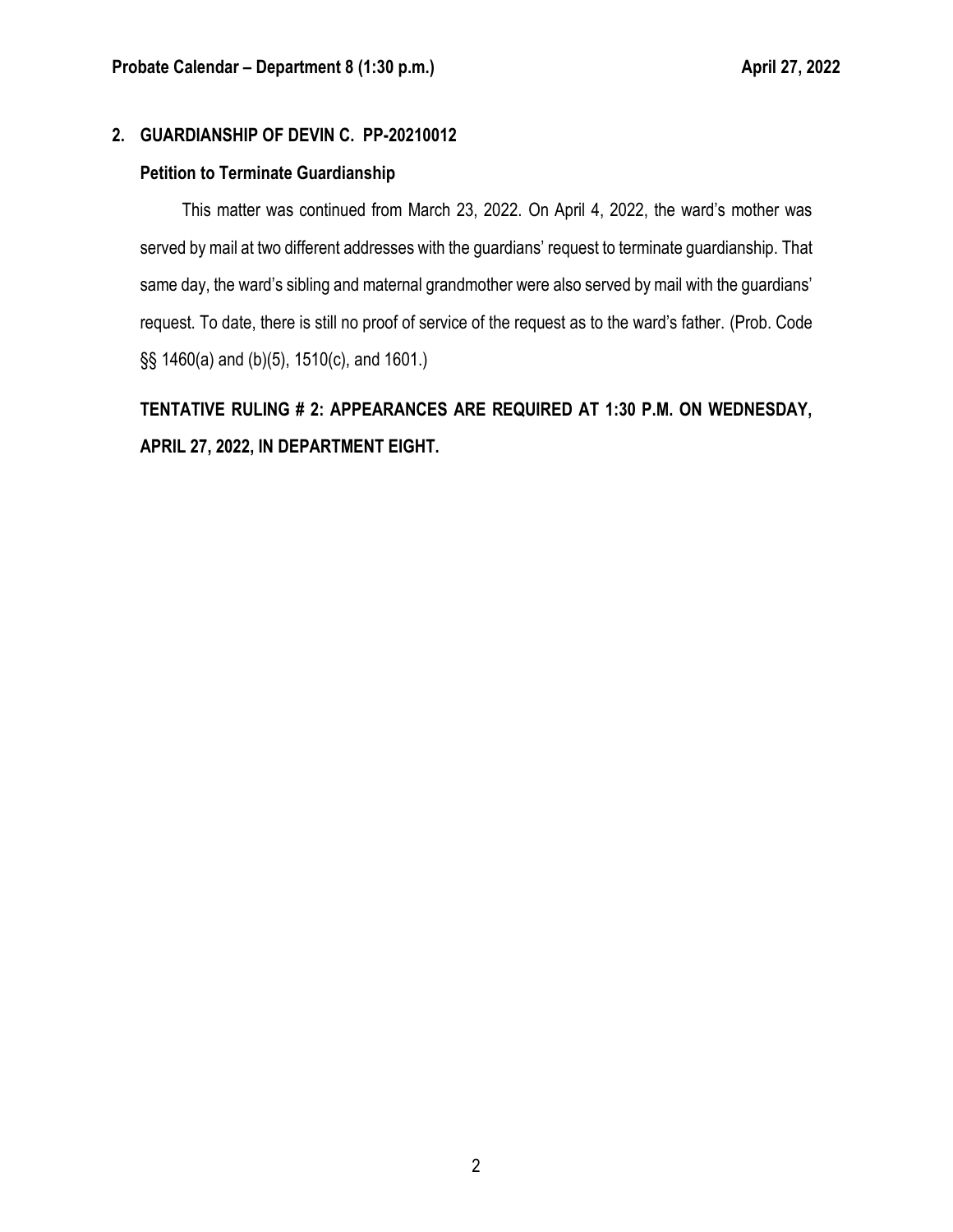## **3. GUARDIANSHIP OF DYLAN B. & SAVANNAH B. PP-20210027**

#### **Annual Status Review Hearing**

Letters of Guardianship of the person were issued on April 21, 2021. The annual guardianship status report (Judicial Council Form GC-251) concerning the two wards was submitted by the guardian. Having read and considered the report, the court finds that the guardianship shall continue.

**TENTATIVE RULING # 3: THE GUARDIANSHIP SHALL CONTINUE. THE COURT SETS THE NEXT ANNUAL STATUS REVIEW HEARING AT 1:30 P.M. ON WEDNESDAY, APRIL 26, 2023, IN DEPARTMENT EIGHT.**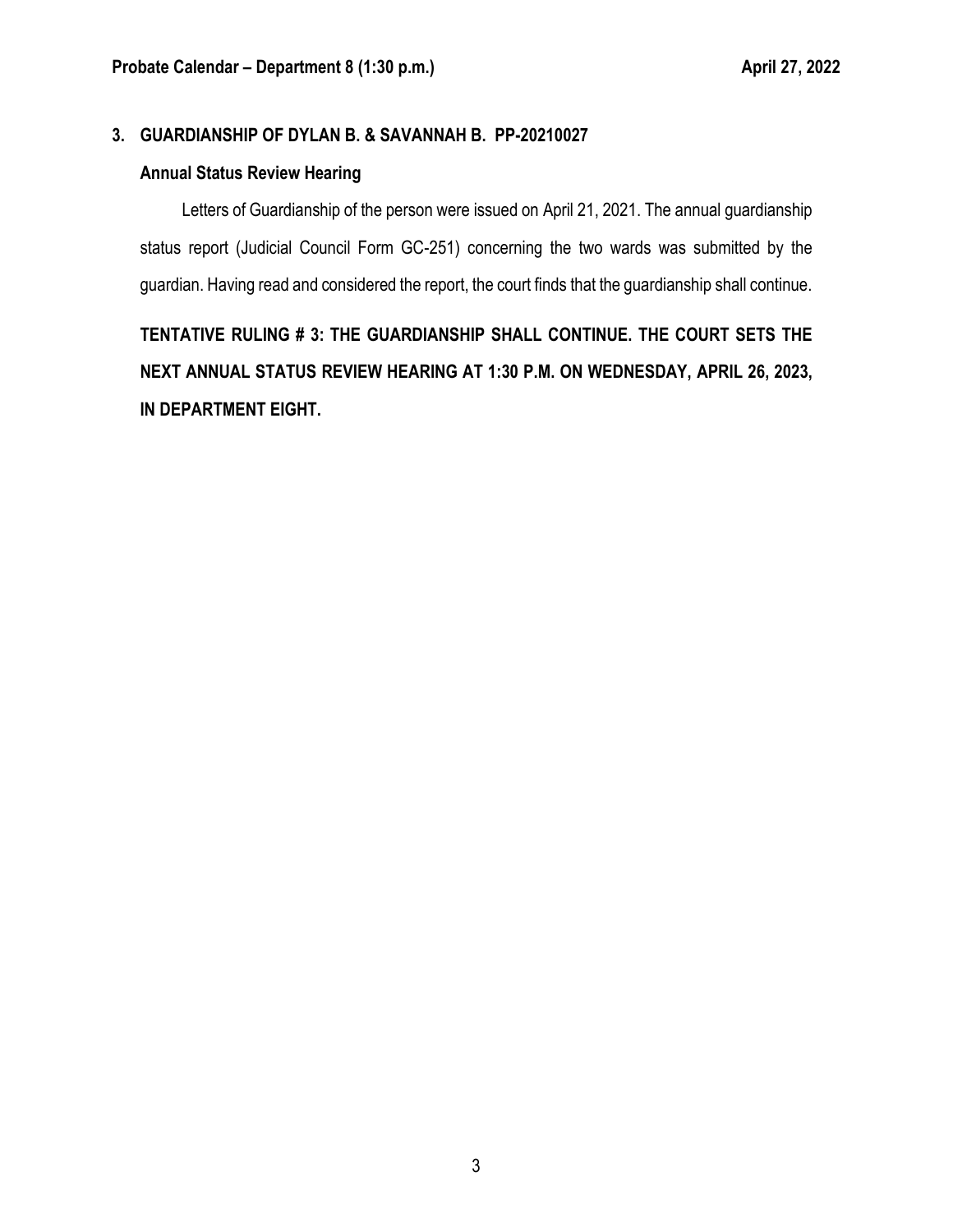# **4. GUARDIANSHIP OF IAN L. PP-20060145**

# **Hearing Re: Establishment of Guardianship in Idaho**

To date, there is no proof in the court's file showing that a guardianship in Idaho has been established. The court notes that the guardianship terminates by operation of law on May 14, 2022.

# **TENTATIVE RULING # 4: APPEARANCES ARE REQUIRED AT 1:30 P.M. ON WEDNESDAY, APRIL 27, 2022, IN DEPARTMENT EIGHT.**